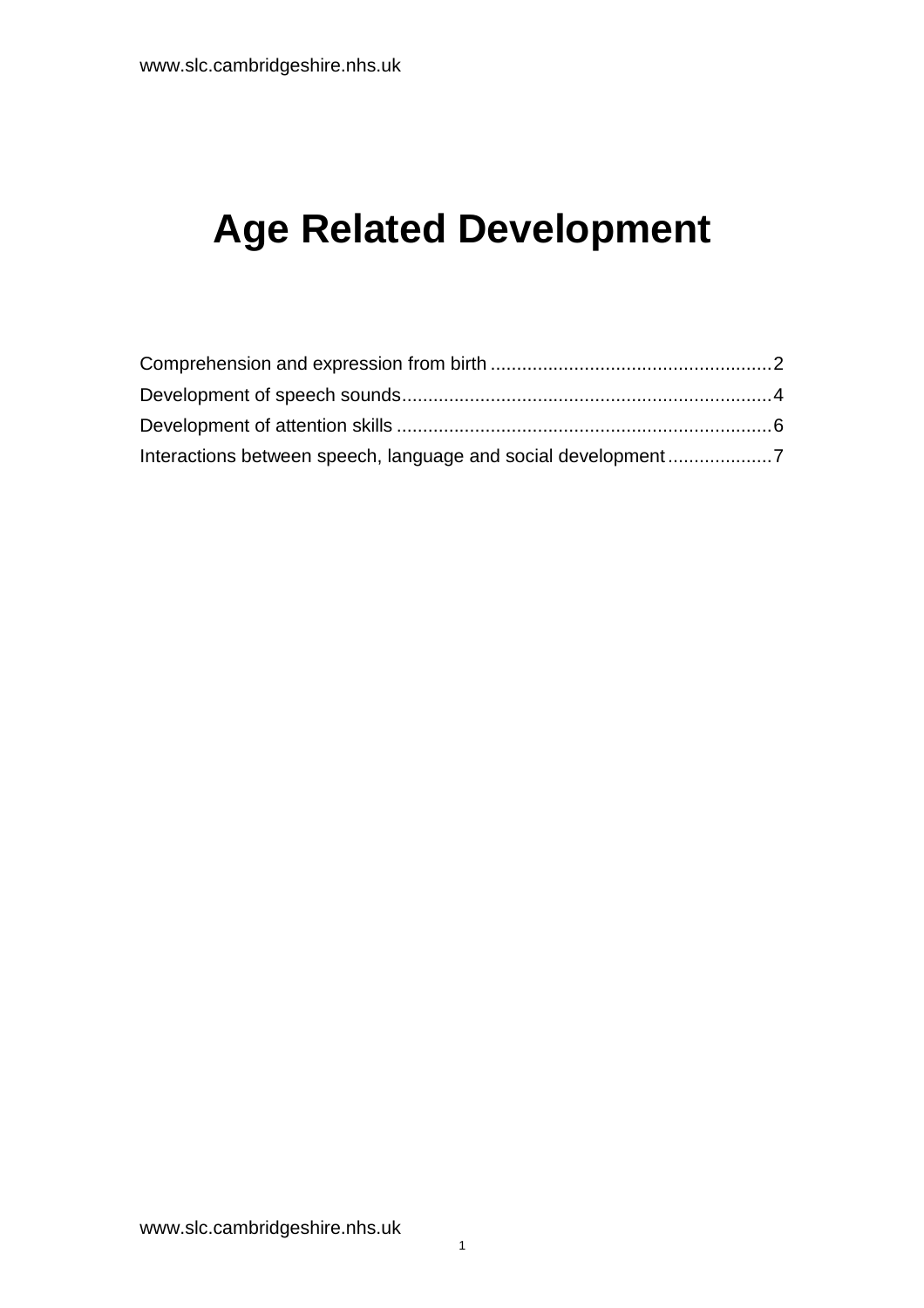# <span id="page-1-0"></span>**Comprehension and expression from birth**

| Age                                                  | Comprehension                                                                             | <b>Expression</b>                                        |  |  |  |
|------------------------------------------------------|-------------------------------------------------------------------------------------------|----------------------------------------------------------|--|--|--|
| 0-12 months                                          | smiles; shows pleasure<br>$\bullet$                                                       |                                                          |  |  |  |
|                                                      | uses different cries for different messages, such<br>$\bullet$<br>as hunger or discomfort |                                                          |  |  |  |
|                                                      | pre-words (the same sound pattern used to get<br>$\bullet$<br>the same object)            |                                                          |  |  |  |
|                                                      | $\bullet$                                                                                 | turn taking in ritualised games                          |  |  |  |
|                                                      | comes for cuddles<br>$\bullet$                                                            |                                                          |  |  |  |
|                                                      | watches faces<br>$\bullet$                                                                |                                                          |  |  |  |
|                                                      | puts objects together in play<br>$\bullet$                                                |                                                          |  |  |  |
|                                                      | copies actions of others<br>$\bullet$                                                     |                                                          |  |  |  |
|                                                      | looks for hidden objects<br>$\bullet$                                                     |                                                          |  |  |  |
|                                                      | babbles<br>$\bullet$                                                                      |                                                          |  |  |  |
|                                                      | imitates speech sounds/tunes<br>$\bullet$                                                 |                                                          |  |  |  |
|                                                      | realises vocalisations get a response<br>$\bullet$                                        |                                                          |  |  |  |
|                                                      | understands first words<br>$\bullet$                                                      |                                                          |  |  |  |
| 12-18 months                                         | picks out object on<br>$\bullet$<br>request: "Where's                                     | 10-20 words used $-$<br>$\bullet$<br>mostly object names |  |  |  |
| Stage of object naming<br>and object permanence:     | your cup?"<br>responds to short<br>$\bullet$                                              | one word may cover<br>$\bullet$<br>many meanings         |  |  |  |
| looking for an object they<br>see hidden and knowing | commands: "Wave<br>bye-bye"                                                               | use of words may be<br>$\bullet$<br>too broad or narrow  |  |  |  |
| something still exists<br>when out of sight          | knows basic body<br>$\bullet$<br>parts                                                    | words may occur<br>$\bullet$<br>within strings of        |  |  |  |
|                                                      | can complete a<br>$\bullet$                                                               | jargon                                                   |  |  |  |
|                                                      | request with an<br>object: "Give me the<br>cup"                                           | common<br>exclamations: "Oh<br>dear!"                    |  |  |  |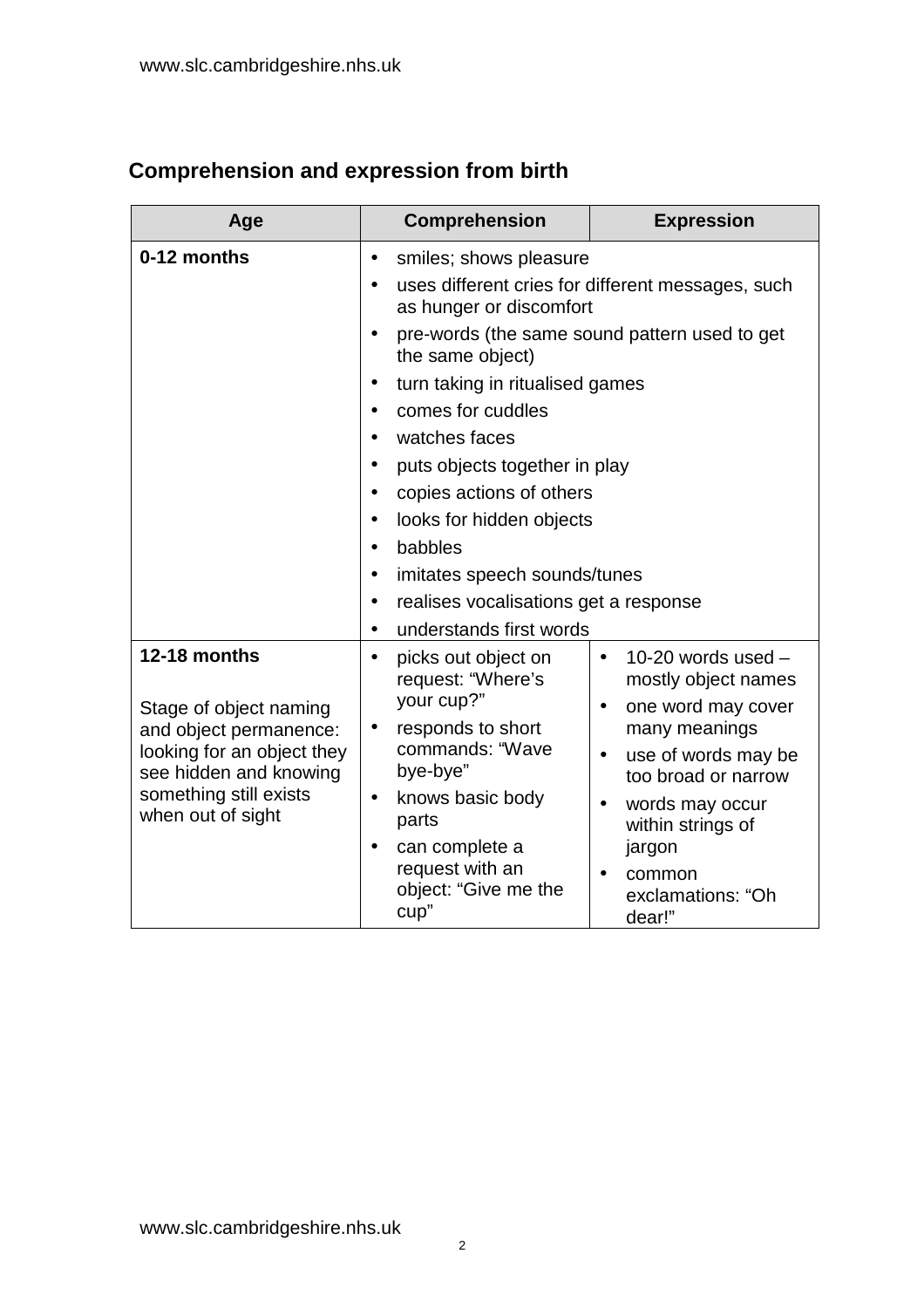| Age                                                                                                                          | <b>Comprehension</b>                                                                                                                                                                                                                                                                                                                                                      | <b>Expression</b>                                                                                                                                                                                                                                    |
|------------------------------------------------------------------------------------------------------------------------------|---------------------------------------------------------------------------------------------------------------------------------------------------------------------------------------------------------------------------------------------------------------------------------------------------------------------------------------------------------------------------|------------------------------------------------------------------------------------------------------------------------------------------------------------------------------------------------------------------------------------------------------|
| 18-24 months<br>Stage of object<br>representation:<br>understanding that<br>miniatures and pictures<br>relate to real things | understands about<br>$\bullet$<br>300 words<br>follows simple two<br>$\bullet$<br>word direction<br>knows simple<br>$\bullet$<br>question words:<br>'what?' 'where?'                                                                                                                                                                                                      | words are used<br>$\bullet$<br>reliably, although may<br>not sound 'adult'<br>two word utterances<br>negatives and<br>$\bullet$<br>questions indicated by<br>intonation<br>some verbs used<br>$\bullet$                                              |
| 24-36 months<br>Stage of concept<br>development                                                                              | early concepts: 'in'<br>$\bullet$<br>'out' 'on' 'under'<br>'big' 'little'<br>follows simple stories<br>$\bullet$<br>takes turns in<br>$\bullet$<br>conversations<br>matches colours<br>$\bullet$<br>selects objects by<br>$\bullet$<br>function: "Which do<br>you eat?"<br>follows two word<br>$\bullet$<br>instructions: "Put the<br>cup on the plate"                   | three+ word<br>$\bullet$<br>utterances<br>grammar begins to<br>$\bullet$<br>develop: -ing,<br>possessive 's<br>begins to tell stories<br>and recent<br>experiences<br>interacts with other<br>children                                               |
| 3-5 years                                                                                                                    | by 5, follows all<br>$\bullet$<br>normal conversation<br>selects at least four<br>$\bullet$<br>colours by name<br>understands range of<br>prepositions: 'behind'<br>'between'<br>understands full range<br>$\bullet$<br>of question words;<br>'who' 'how' 'why'<br>understands full range<br>$\bullet$<br>of pronouns<br>recognises past and<br>$\bullet$<br>future tense | vocabulary used<br>$\bullet$<br>approaches 5000<br>words<br>links utterances with<br>'and' and 'because'<br>grammar maturing,<br>though still some<br>mistakes<br>language used as a<br>$\bullet$<br>tool for thinking,<br>learning and<br>imagining |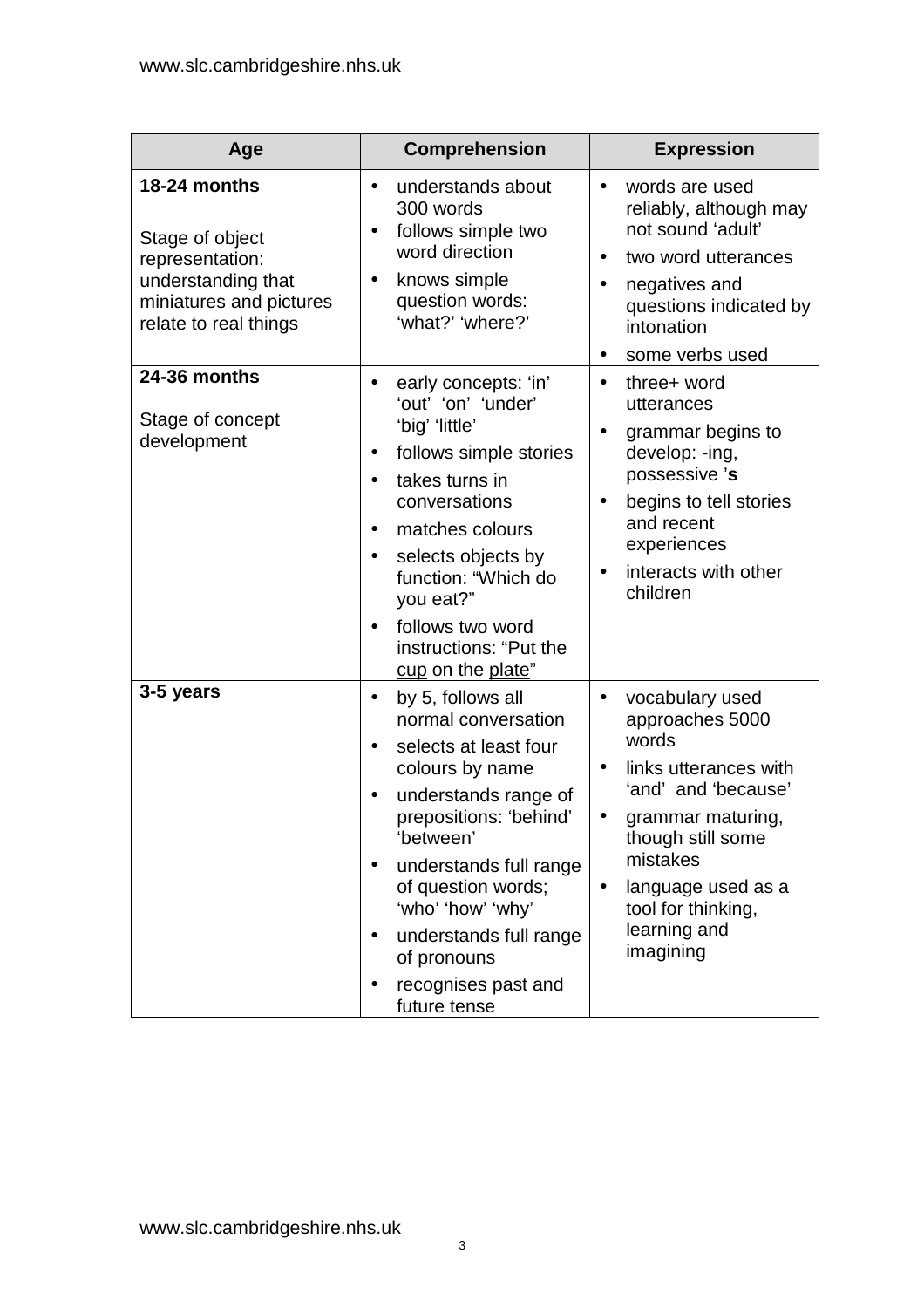### <span id="page-3-0"></span>**Development of speech sounds**

| Age          | <b>Sounds Used</b>                                                                                                                                                                                 | <b>Sound Patterns</b>                                                                                                                                                                                                                                                                                                                           |  |  |
|--------------|----------------------------------------------------------------------------------------------------------------------------------------------------------------------------------------------------|-------------------------------------------------------------------------------------------------------------------------------------------------------------------------------------------------------------------------------------------------------------------------------------------------------------------------------------------------|--|--|
| 0-12 months  | wide range of sounds<br>$\bullet$<br>some non-English<br>$\bullet$<br>sounds<br>more English sounding<br>$\bullet$<br>after eight months<br>lip sounds may<br>$\bullet$<br>predominate: b, p, d, m | Experimentation with sounds:<br>'raspberries'<br>shrieks<br>$\bullet$<br>wide range of intonation<br>٠<br>patterns<br>animal noises                                                                                                                                                                                                             |  |  |
| 12-18 months | Adding in:<br>p, b, t, d, h, w<br>only a few sounds used<br>$\bullet$<br>words are short<br>$\bullet$<br>sounds often repeated:<br>$\bullet$<br>'mama' 'dodo' (dog)<br>'bye bye'                   | Ends of words may be missed<br>(this should stop by 3 years):<br>(dog)<br>do<br>(cat)<br>ca<br>٠<br>Syllables may be missed (this<br>may continue until 4 years):<br>tato<br>(potato)<br>٠<br>Clusters of sounds are simplified<br>(this may continue until $4 - 4\frac{1}{2}$<br>years):<br>(spoon)<br>poon<br>ting<br>(string)                |  |  |
| 18-24 months | Adding in:<br>m, n, ng                                                                                                                                                                             | Sounds may affect each other<br>(consonant harmony):<br>(dog)<br>gog<br>Sounds are changed to make<br>them easier to say:<br>$s, f, sh, ch > d, t, b$ :<br>(sea)<br>tea<br>$\rightarrow$<br>(fish)<br>bit<br>$\rightarrow$<br>(church)<br>turt<br>$\rightarrow$<br>k, g > t, d<br>(cat)<br>tat<br>$\rightarrow$<br>doe<br>(go)<br>$\rightarrow$ |  |  |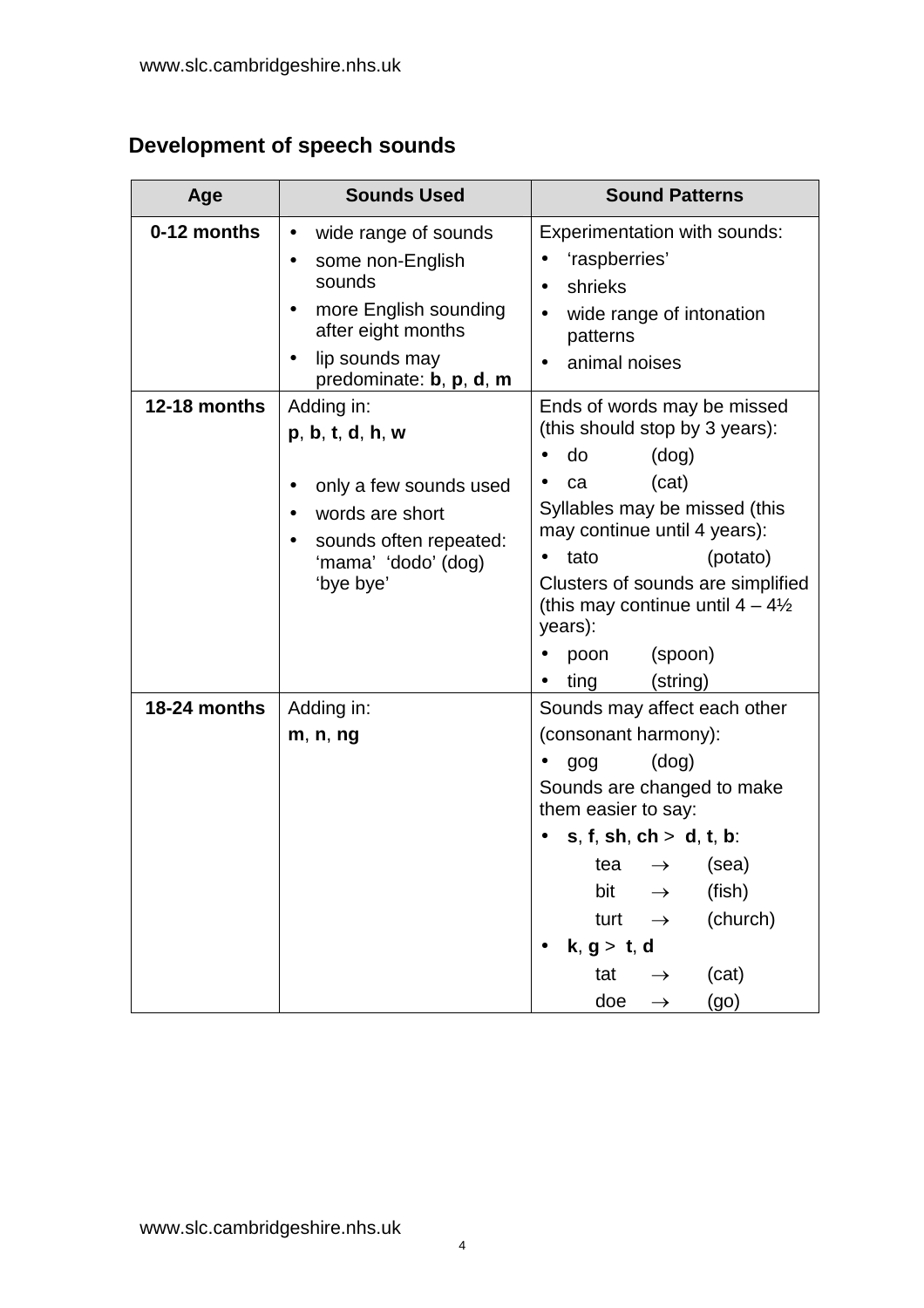| Age          | <b>Sounds Used</b>                                                            |                    | <b>Sound Patterns</b>                                                                                                                                                                                                                                        |
|--------------|-------------------------------------------------------------------------------|--------------------|--------------------------------------------------------------------------------------------------------------------------------------------------------------------------------------------------------------------------------------------------------------|
| 24-36 months | Adding in:<br>k, g, f, s, h, w, y, l                                          |                    | Several of these patterns may<br>continue up to 36 months and<br>operate at the same time, so<br>whole groups of sounds are<br>involved. Words may sound very<br>different from the adult version,<br>but the child's sound patterns<br>will be predictable. |
| 3-5 years    | Adding in:<br>sn, sp, mp, nt<br>$3\frac{1}{2}$ yrs<br>ch, $j$ , sh, $z$ , $v$ | $4\frac{1}{2}$ yrs | many of the simplified words<br>start to mature<br>more difficult sounds are<br>$\bullet$<br>mastered<br>two sound combinations are<br>used                                                                                                                  |
|              | tr, cl, gr                                                                    | $5\frac{1}{2}$ yrs |                                                                                                                                                                                                                                                              |
| 5-7 years    | Adding in:<br>th, $r$                                                         |                    | The last sounds to emerge.<br>Most words are adult-sounding.<br>Even long words can be<br>pronounced.                                                                                                                                                        |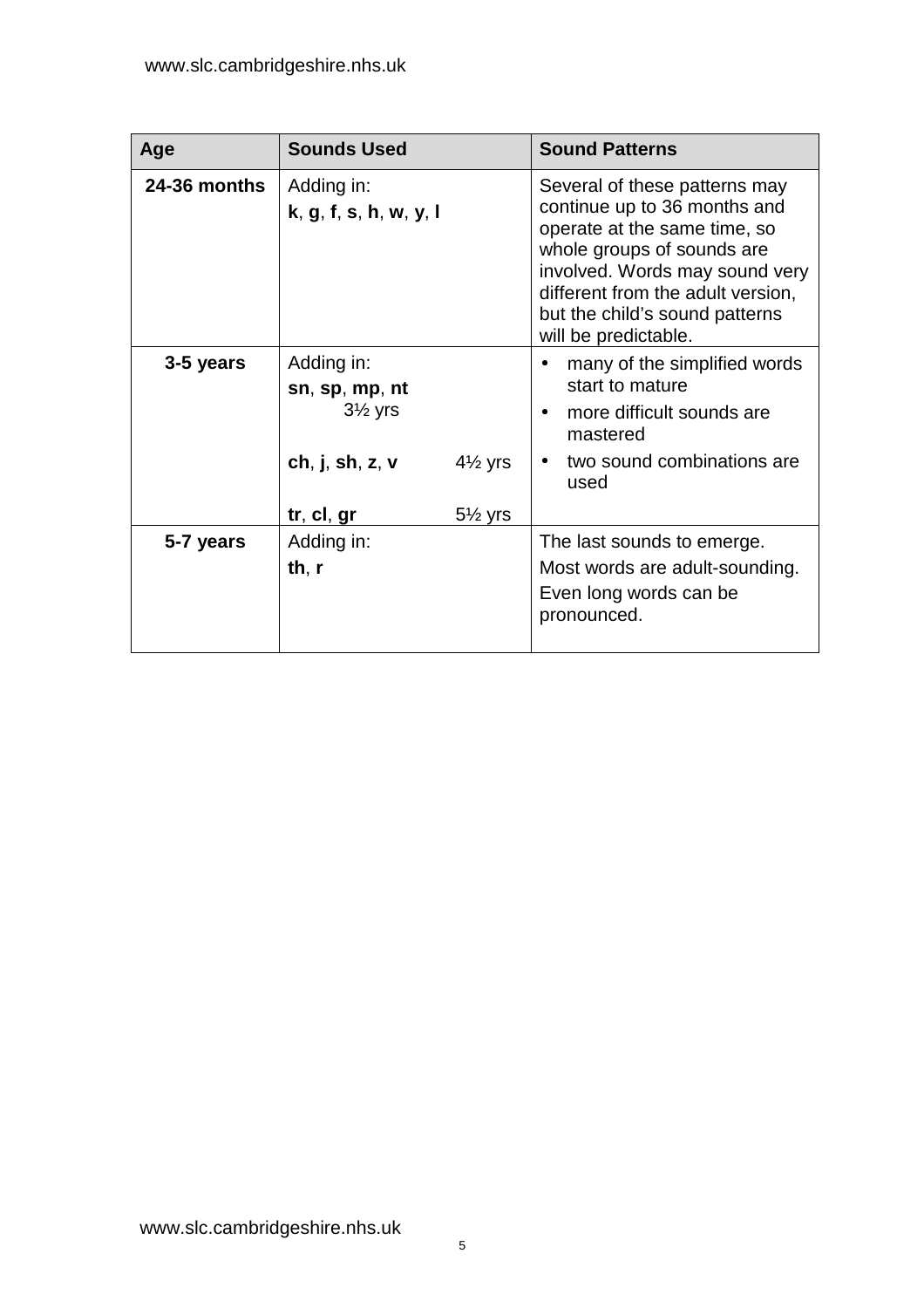## <span id="page-5-0"></span>**Development of attention skills**

| <b>Stage</b>                         | <b>Level of development</b>                                                                         | <b>Characteristics</b>                                                                                                                                   | What it might look<br>like                                                                        |
|--------------------------------------|-----------------------------------------------------------------------------------------------------|----------------------------------------------------------------------------------------------------------------------------------------------------------|---------------------------------------------------------------------------------------------------|
| 1<br>$0-12$ mts                      | Can pay fleeting<br>attention, though highly<br>distractible                                        | Attention is held by<br>dominant stimulus in<br>the environment                                                                                          | Turns to sound of<br>door banging, or to<br>mum talking.                                          |
| $\mathbf{2}$<br>12-24<br>mts         | Rigid attention to his/her<br>own choice of activity                                                | Inflexible attention to<br>a concrete task of<br>his/her own choice.<br>Cannot tolerate adult<br>attempts to modify<br>task.                             | Does not look up<br>when name is called.<br>Will look if touched as<br>called.                    |
| 3<br>$2-3$ yrs                       | Single channel attention.<br>Can attend to adult's<br>choice of activity if under<br>adult control. | Can shift attention<br>from an instruction,<br>then back to the task<br>as long as an adult<br>helps transfer<br>attention.                              | Will look up from<br>puzzle if chin is<br>touched, and then<br>back to puzzle when<br>pointed at. |
| $\overline{\mathbf{4}}$<br>$3-4$ yrs | Single channelled<br>attention: under child's<br>control.                                           | Child needs to give<br>full attention, visual<br>and auditory, to<br>instructions, but<br>doesn't need adult<br>help to do this.                         | Can listen and then<br>do something, but<br>only one thing at a<br>time.                          |
| 5<br>$4-5$ yrs                       | Integrated attention – for<br>short spells.                                                         | Two-channelled<br>attention. Child can<br>take verbal direction<br>without needing to<br>interrupt the task and<br>look up. Ready for<br>class teaching. | Can listen to<br>instructions whilst<br>looking down at a<br>book.                                |
| 6<br>6 yrs                           | Integrated attention                                                                                | Can maintain<br>integrated attention<br>for a longer period of<br>time, as necessary to<br>concentrate<br>adequately in the<br>classroom.                | Will stay at an activity<br>without reminders.                                                    |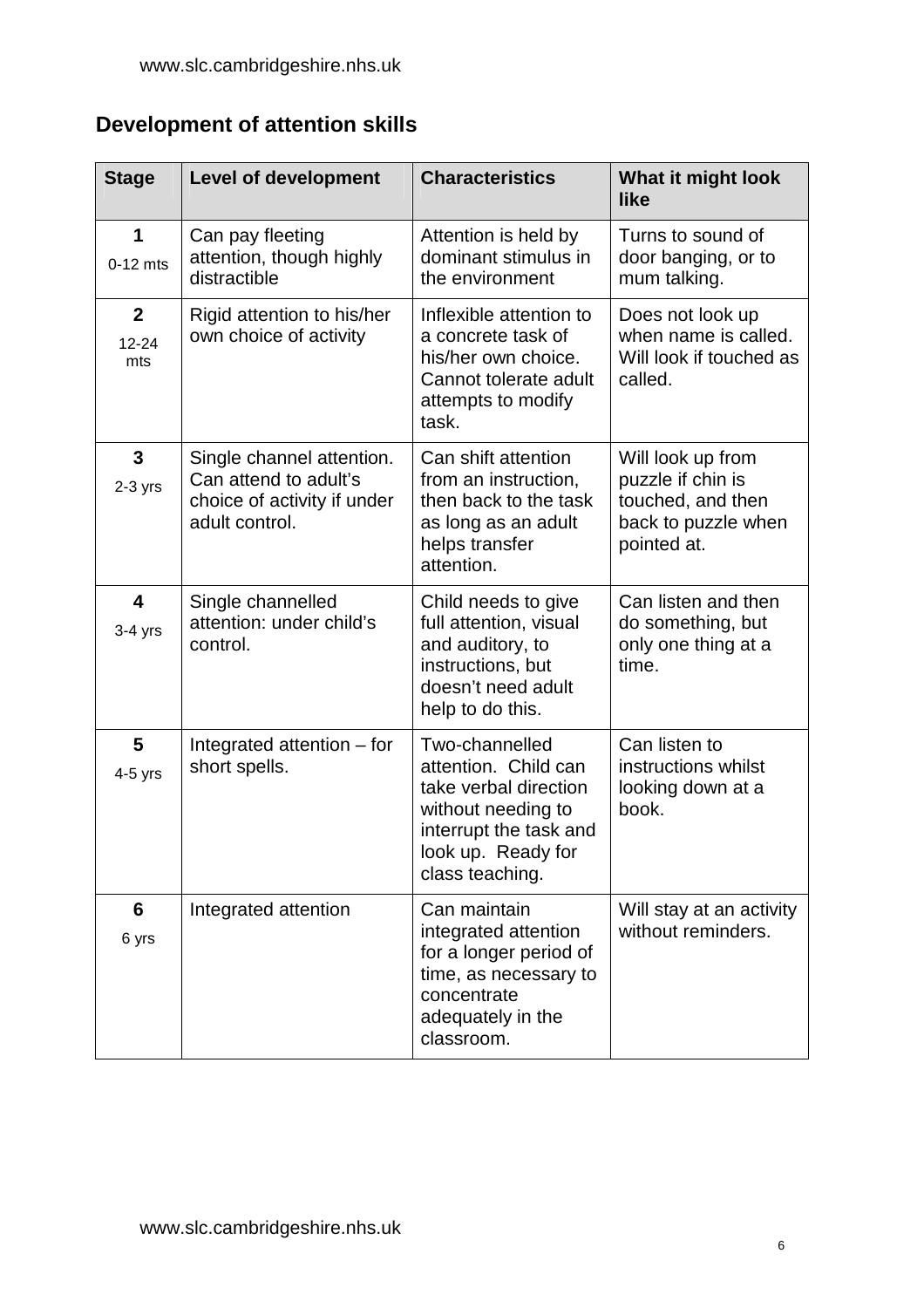#### <span id="page-6-0"></span>**Interactions between speech, language and social development**

Allowance should be made for six months' variation in all of these areas. The stages are fluid and development may not be equal across the areas.

A lack of development in any aspect of language that lasts six months should be a guide for referral to a speech and language therapist.

| Age<br>in<br>months | <b>Understanding</b>                                                                                                                               | <b>Expression</b>                                                                                                                               | <b>Sound</b><br><b>System</b>                                                                                                             | <b>Social</b><br><b>Development</b><br>and Play                                                                                                               | <b>Examples</b>                                                                                                                                            |
|---------------------|----------------------------------------------------------------------------------------------------------------------------------------------------|-------------------------------------------------------------------------------------------------------------------------------------------------|-------------------------------------------------------------------------------------------------------------------------------------------|---------------------------------------------------------------------------------------------------------------------------------------------------------------|------------------------------------------------------------------------------------------------------------------------------------------------------------|
| 6                   | Responds to<br>familiar adults<br>by turning head                                                                                                  | Varied<br>babble<br>patterns                                                                                                                    | Wide range<br>of sounds,<br>mainly<br>b, p, d, m                                                                                          | Holds objects,<br>smiles, shows<br>pleasure                                                                                                                   | baba<br>dada                                                                                                                                               |
| 9                   | Recognises a<br>word or phrase<br>by looking<br>:"Time for<br>dinner"<br>Will react to a<br>phrase with an<br>action "Wave<br>bye bye"             | Pre-words -<br>same sound<br>pattern is<br>always used<br>for an object<br>or event                                                             | Combining<br>different<br>sounds in<br>strings "bada"<br>"daba"                                                                           | Copies faces,<br>copies<br>'raspberries'<br>and intonation<br>patterns<br>Takes turns in<br>ritualised<br>games, looks<br>for hidden<br>objects               | "eye $ah$ " = $cot$ ,<br>sleep, I'm tired, I<br>want to go to sleep                                                                                        |
| $12 - 18$           | Will select real<br>objects by name<br>if familiar - cup,<br>ball, cat                                                                             | Single word<br>used to<br>express a<br>whole idea                                                                                               | Few, often<br>repeated,<br>sounds used:<br>$dodo = dog$                                                                                   | Stage 2<br>attention<br><b>Realises that</b><br>vocalisations<br>get response                                                                                 | "da" (cat)<br>"di" (sleep)<br>"wo da?" (what's<br>that?)                                                                                                   |
| 18-24               | Will select dolls'<br>house-sized<br>toys by name -<br>can recognise a<br>toy or model<br>person or<br>animal as a<br>symbol for the<br>real thing | <b>Sentences</b><br>with two<br>elements,<br>where<br>words are<br>used in a<br>certain<br>order to<br>convey<br>relationship<br>and<br>meaning | New sounds<br>used:<br>m, n, ng<br>Words still<br>simplified -<br>ends/<br>syllables<br>missed,<br>clusters<br>reduced:<br>$poon = spoon$ | Stage 2<br>attention<br>continues<br><b>Relates real</b><br>object to self -<br>brushes hair<br>Begins to play<br>with real<br>objects -drinks<br>pretend tea | "ma goh" (man<br>gone)<br>"dada duh" (daddy<br>running)<br>"wa bibi" (want<br>biscuit)<br>"we dada?" (where's<br>daddy?)<br>"ki boar" ([you] kick<br>ball) |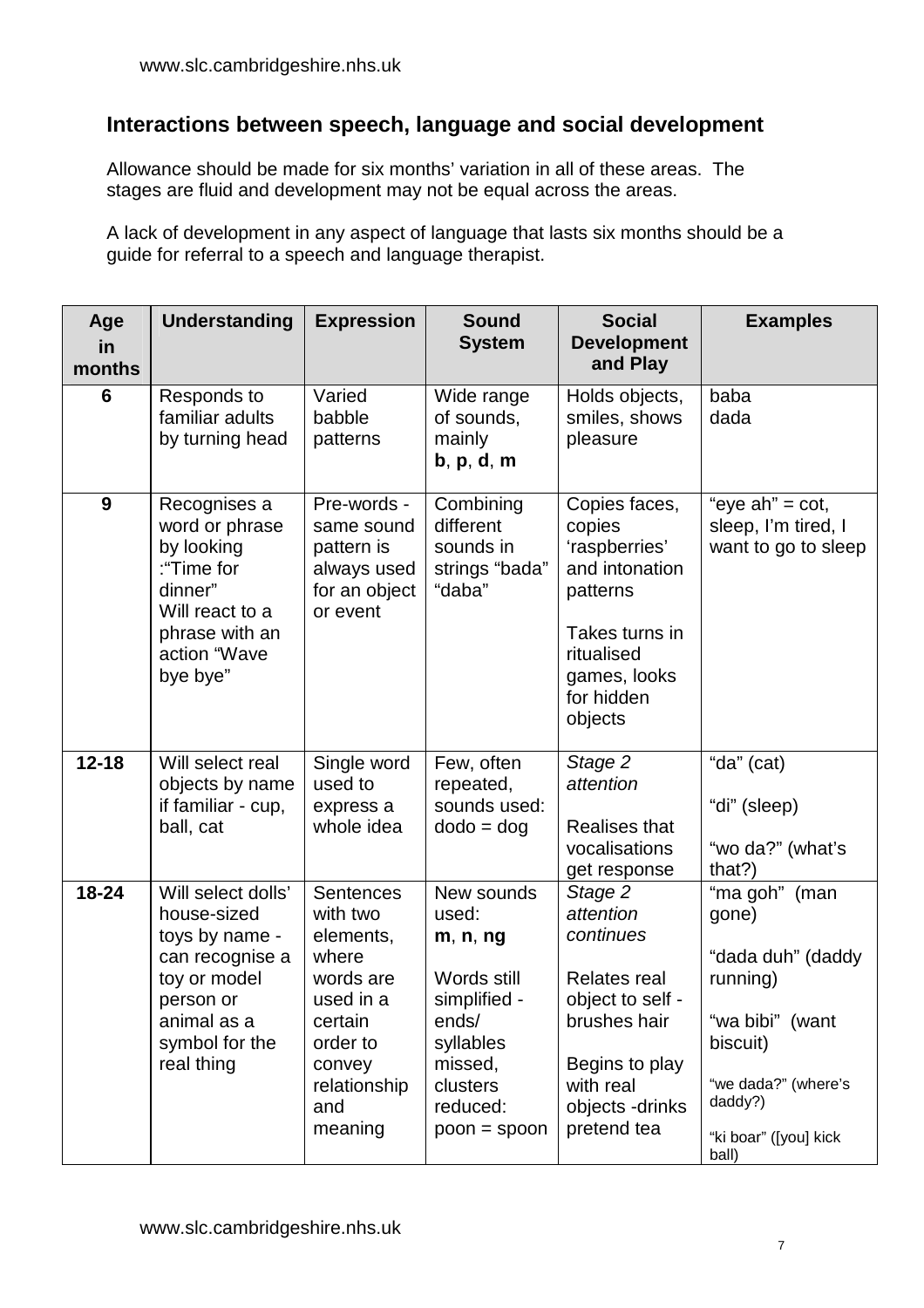| Age<br>in<br>years | <b>Understanding</b>                                                                                                                                                                                                                                                                                             | <b>Expression</b>                                                                                                                                                                                                                                                                    | <b>Sound</b><br><b>System</b>                                                                                                                                                                                                                                                                  | <b>Social</b><br><b>Development</b><br>and Play                                                                                                                                                                                                                                                                                                                                           | <b>Examples</b>                                                                                                                                                                                                                                                                                                                                                                                                                                    |
|--------------------|------------------------------------------------------------------------------------------------------------------------------------------------------------------------------------------------------------------------------------------------------------------------------------------------------------------|--------------------------------------------------------------------------------------------------------------------------------------------------------------------------------------------------------------------------------------------------------------------------------------|------------------------------------------------------------------------------------------------------------------------------------------------------------------------------------------------------------------------------------------------------------------------------------------------|-------------------------------------------------------------------------------------------------------------------------------------------------------------------------------------------------------------------------------------------------------------------------------------------------------------------------------------------------------------------------------------------|----------------------------------------------------------------------------------------------------------------------------------------------------------------------------------------------------------------------------------------------------------------------------------------------------------------------------------------------------------------------------------------------------------------------------------------------------|
| $2 - 3$            | Can relate two<br>objects<br>together: "Put<br>the doll on the<br>chair"<br>Can select<br>some objects by<br>function: "Which<br>do we sit on?"<br>This involves<br>inner<br>language - an<br>internal idea<br>used to answer<br>a question<br>Beginning to<br>understand<br>attributes<br>"Which one<br>barks?" | Sentences with<br>three elements<br>where<br>sentences are<br>expanded with<br>extra words +<br>some grammar:<br>negatives:<br>$\bullet$<br>'no' 'not'<br>'can't'<br>pronouns:<br>$\bullet$<br>'me' 'you'<br>'he'<br>descriptive<br>words:<br>colours, size<br>and 'more'<br>'dirty' | Further new<br>sounds are<br>added: $k, g, f, g$<br>s, h, w, y, l<br>Many sound<br>simplification<br>patterns<br>operate, and<br>speech may<br>be difficult to<br>understand<br>Simple sounds<br>may replace<br>more<br>complicated<br>ones:<br>$soo = shoe$<br>$dup = jump$<br>$dein = train$ | <b>Throws</b><br>tantrums and is<br>less easily<br>distracted<br>Emotionally<br>dependent on<br>adults<br>More sustained<br>role play: putting<br>doll to bed,<br>washing<br>clothes, driving<br>cars, but with<br>frequent<br>reference to<br>friendly adult<br>Watches others<br>play, may join<br>for a few<br>minutes but little<br>notion of<br>sharing toys or<br>adult's attention | Sentence<br>types<br>include:<br><b>Statements</b><br>"di on dair"<br>(sit on chair)<br><b>Negatives</b><br>"no ball go"<br>Questions<br>"where my<br>mummy?"<br>"why it be<br>jumping?"<br>"where my<br>daddy<br>gone?"<br>Commands<br>"let me go"<br>Adjectives<br>"bi we boar"<br>(big red<br>ball)<br>Is<br>"ca be er"<br>(the cat's<br>hurt)<br>Pronouns<br>"me do it"<br>"e lot e du"<br>(he lost his<br>shoe)<br>"e cying"<br>(he's crying) |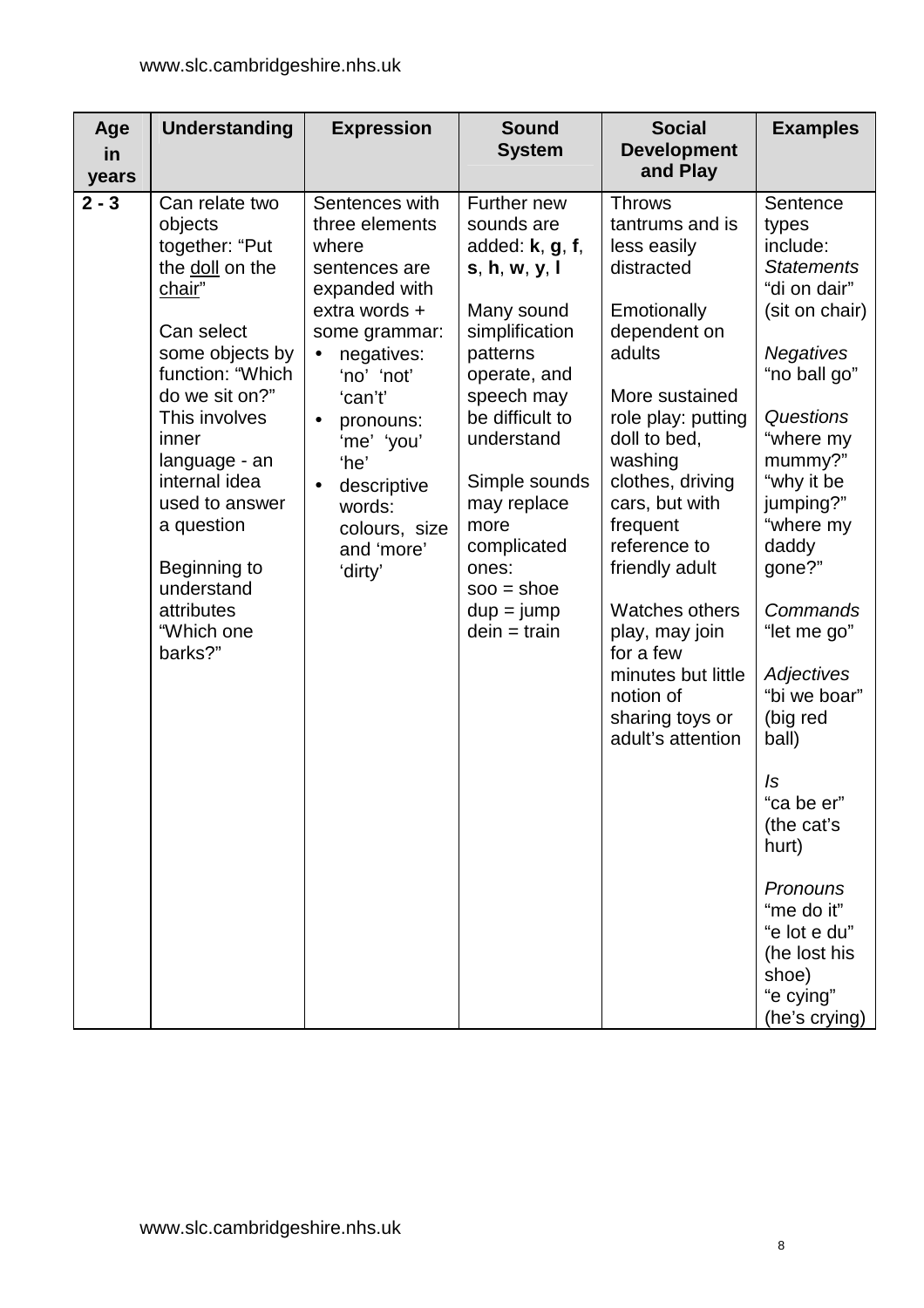| Age<br>in<br>years | <b>Understanding</b>                                                                                                                                                                                                                                                                                                                             | <b>Expression</b>                                                                                                                                                                                                                                                                                                                                                                                                                                                                                                                                                           | <b>Sound</b><br><b>System</b>                                                                                             | <b>Social</b><br><b>Development</b><br>and Play                                                                                                                                                                                                                                                            | <b>Examples</b>                                                                                                                                                                                                                                                                                                                                                                                                |
|--------------------|--------------------------------------------------------------------------------------------------------------------------------------------------------------------------------------------------------------------------------------------------------------------------------------------------------------------------------------------------|-----------------------------------------------------------------------------------------------------------------------------------------------------------------------------------------------------------------------------------------------------------------------------------------------------------------------------------------------------------------------------------------------------------------------------------------------------------------------------------------------------------------------------------------------------------------------------|---------------------------------------------------------------------------------------------------------------------------|------------------------------------------------------------------------------------------------------------------------------------------------------------------------------------------------------------------------------------------------------------------------------------------------------------|----------------------------------------------------------------------------------------------------------------------------------------------------------------------------------------------------------------------------------------------------------------------------------------------------------------------------------------------------------------------------------------------------------------|
| $3 - 4$            | Starting to<br>comprehend<br>sentences<br>involving:<br>colour<br>$\bullet$<br>size:<br>'longest'<br>'shortest'<br>'biggest'<br>'smallest'<br>number:<br>$\bullet$<br>"take two<br>out"<br>negatives<br>$\bullet$<br>prepositions<br>$\bullet$<br>up to four<br>$\bullet$<br>pieces of<br>information:<br>"Put the big<br>red cup in<br>the box" | Four element<br>sentences, with:<br>word ending<br>$(-ing)$<br>plurals<br>$\bullet$<br>past (-ed)<br>past<br>participle<br>$(-en)$<br>third person<br>singular (he<br>wants tea)<br>possessives<br>(John's)<br>negatives<br>(n't)<br>is (he's<br>happy)<br>auxiliary<br>(he's<br>coming)<br>comparative<br>s (bigger)<br>superlatives<br>(biggest)<br>-ly (quickly)<br>Sentences may<br>now be strung<br>together to give<br>complex<br>sentences with<br>two verbs<br>Use of and, but,<br>so, because<br>Language is<br>mostly adult, but<br>listen out for<br>some errors | <b>Clusters of</b><br>sounds start:<br>sn, sp, mp, nt<br>$(3\frac{1}{2}$ years)<br>tr, cl, gr, $(4\frac{1}{2})$<br>years) | Affectionate and<br>confiding<br>Likes to help<br>with adult<br>domestic<br>activities, make<br>believe play,<br>including<br>invented people<br>and objects<br>Enjoys floor<br>play alone or<br>with siblings<br>Joins in make<br>believe play<br>with other<br>children<br><b>Understands</b><br>sharing | Errors to be<br>expected at<br>this stage:<br>Pronouns<br>"her doing it"<br><b>Determiners</b><br>this/that:<br>"this one is<br>hers"<br>(should be<br>'that one')<br><b>Irregular</b><br>nouns<br>"mouses"<br>Adjective<br>order<br>"a red new<br>chair"<br><b>Modals</b><br>"he bettern't<br>do it"<br>Verb tenses<br>"catched"<br>Concord<br>"the man<br>are" "they is"<br>Word order<br>"neither I<br>did" |